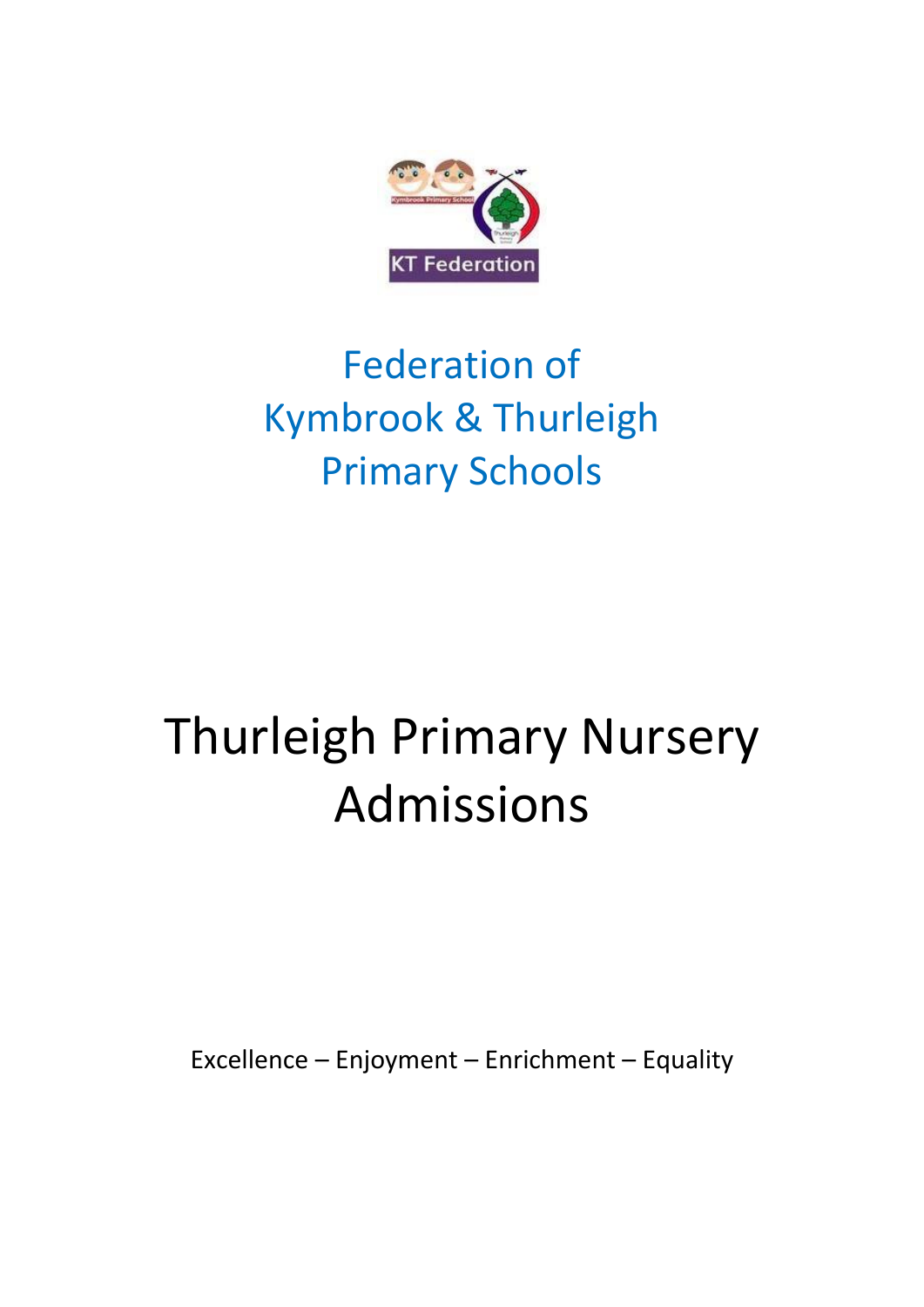## **ADMISSION ARRANGEMENTS 2021-22**

Thurleigh Primary School Nursery offers places for 3 and 4 year old children. Places are offered after a child's third birthday providing places are available.

Parents wishing their child to attend Thurleigh Primary School Nursery in 2021-22 academic year need to apply directly to Thurleigh Primary School.

The Nursery has an agreed admission number of 15 per year in line with the school. When there are more applications than places available, the Governors will allocate the places in accordance with the following priority order:

- 1. All 'looked after' children or children who were previously 'looked after' (see definition)
- 2. Pupils living in the catchment area with siblings at the school (Thurleigh) (see definition)
- 3. Other pupils living in the catchment area
- 4. 'Very exceptional' medical grounds (see definition)
- 5. Other Siblings (see definition)
- 6. Any other children.

### **Definitions:**

**'Looked After Children'** A 'looked after' child is a child who is (a) in the care of the local authority, or (b) being provided with accommodation by a local authority in the exercise of their social services functions (see Section 22(1) of the Children Act 1989).

**'Previously 'looked after' children'** A previously looked after' child is one who immediately after being 'looked after' became subject to an adoption, residence, or special guardianship order. An 'adoption order' is an order settling the arrangements to be made as to the person with who the child is to live under section 8 of the Children Act 1989. Section 14A of the Children Act 1989 defines a 'special guardianship order' as an order appointing one or more individuals to be a child's special guardian (or special guardians).

**Sibling** – A sibling refers to a brother or sister, half brother or sister, adopted brother or sister, step brother or sister or the child of the parent/carer's partner, and in every case the child should be living at the same address. The sibling must be in the school at the time of application and be likely to remain in the school at the proposed date of admission.

**Very Exceptional' Medical Grounds** – *'*Very exceptional' medical grounds refers to cases where there are **exceptional** medical reasons which make it **essential** that a child should attend a particular school and where the preferred school is the **only** school locally that could meet the child's needs. A medical report from the child's doctor or consultant must be submitted with the application form, setting out valid medical reasons why it is essential for the child to be admitted to the school in question and the difficulties that would be caused if the child had to attend another school. The Governors reserve the right to seek further information in order to determine whether it is essential for a child to be admitted to the preferred school on medical grounds. Admission on medical grounds cannot be considered where the medical condition relates to that of a parent/carer, brother or sister or other relative/childminder.

**Home Address** – A pupil's home address will be regarded as the address of the parents/carer with parental responsibility with whom the child normally lives. This will not usually include